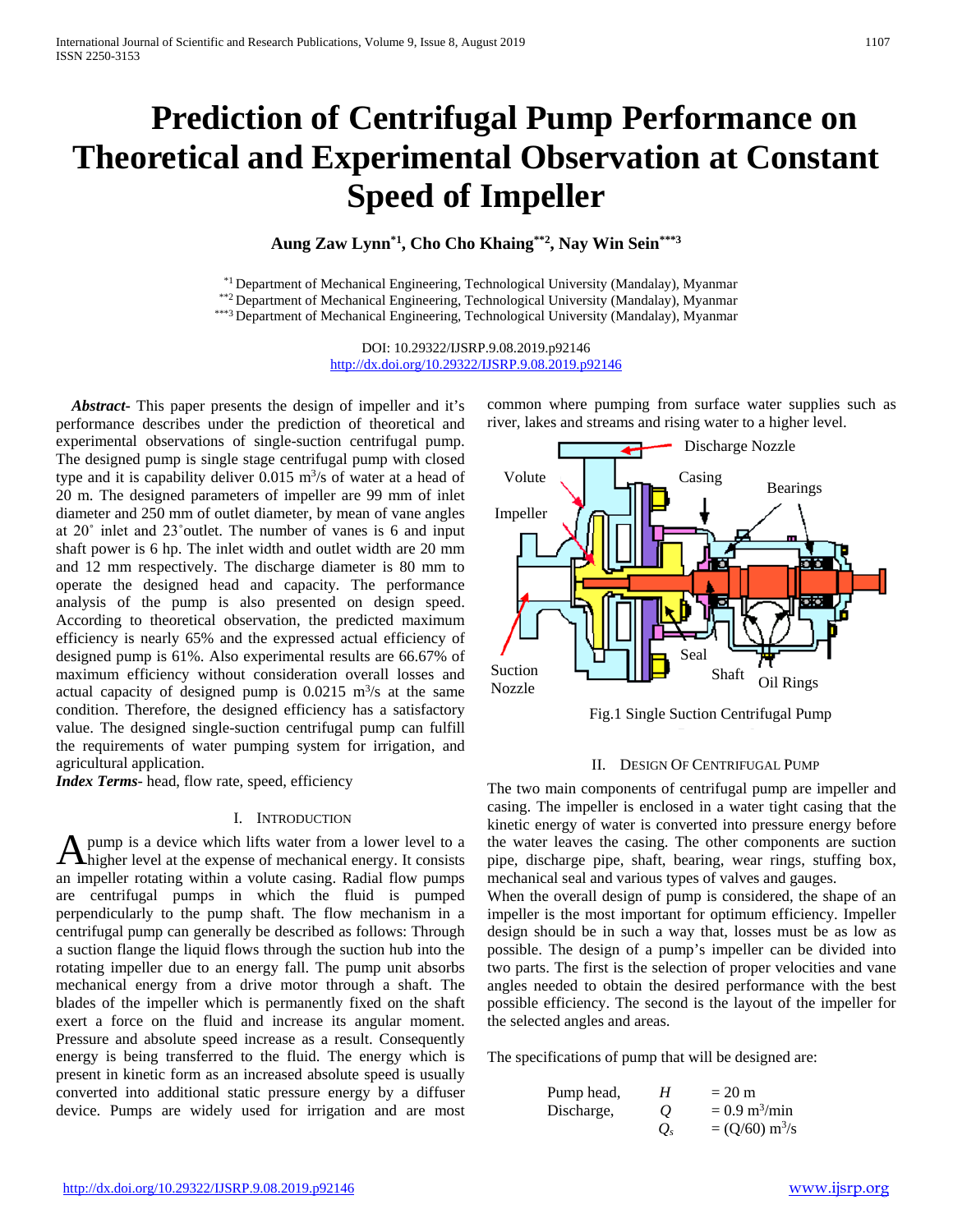International Journal of Scientific and Research Publications, Volume 9, Issue 8, August 2019 1108 ISSN 2250-3153

| $= 0.015 \text{m}^3/\text{s}$ |                       |
|-------------------------------|-----------------------|
| Rotational Speed, <i>n</i>    | $= 1800 \text{ rpm}$  |
| Density of water, $\rho$      | $= 1000 \text{ kg/m}$ |

#### *A. Design of impeller*

Specific speed is an essential criterion to determine the impeller shapes. It is mathematically expressed as

$$
n_s = \frac{n \times \sqrt{Q}}{H^{3/4}}\tag{1}
$$

 In this design, calculated value of specific speed based on required head and capacity is 180 rpm and it is within the range of low specific speed pump that is greater than 80 and less than 600. So, end-suction type single stage centrifugal pump with closed impeller is chosen.

Pump efficiency, *η* is assumed by using Fig. A1. and also the diameter of suction pipe *Ds* can be estimated from this chart. The discharge pipe diameter  $D_d$  is usually selected equal to or one size smaller than that of the suction pipe. Thus, velocities in these pipes are given by

$$
V_s = \frac{Q_s}{\pi \frac{D_s^2}{4}}, V_d = \frac{Q_s}{\pi \frac{D_d^2}{4}}
$$
 (2)

Input power of centrifugal pump can be determined by following equation.

$$
L = \frac{\rho Q_s g H}{\eta} \tag{3}
$$

*n*<br>For charge condition of the pump work, maximum shaft power or rated output of an electric motor  $L_r$  (kW) is decided by using Equation (4).

$$
L_r = \frac{(1 + F_a) \times L}{\eta_{tr} \times 1000} \tag{4}
$$

Where,  $F_a$  is the allowance factor, and  $0.1 \sim 0.4$  for an electric motor and larger than 0.2 for engines And then, *ηtr* is the transmission efficiency, and 1.0 for direct coupling and 0.9  $\sim$ 0.95 for belt drive.

The shaft diameter at hub section of impeller is

$$
d_s = \sqrt[3]{\frac{16 \ T}{\pi \tau}}
$$
 (5)

Where, *T* is the torsional moment and it can be estimated by

$$
T = \frac{60 L_r}{2 \pi n} \tag{6}
$$

Allowable shear stress of material of shaft, *τ* is 24.5 MPa because the main shaft is made of S30C. The estimated shaft diameter will be increased because it is difficult to predict the bending moment at this time.

The hub diameter,  $D_h$  is usually taken from 1.5 to 2.0 times of the shaft diameter and the hub length, *Lh* is from 1.0 times to 2.0 times of the shaft diameter.

The diameter of impeller eye, *Do* is calculated by

$$
D_o = \sqrt{\frac{4Q_s'}{\pi V_{mo}} + D_h^2}
$$
 (7)

Where, the flow rate through the impeller,  $Q'_{s}$  is  $Q/\eta_{v}$  and volumetric efficiency  $\eta_{\nu}$  is estimated by

$$
\eta_{\nu} = \frac{1}{1 + \frac{1.124}{n_s^{2/3}}} \tag{8}
$$

For Equation (7), the velocity at the eye section is given by

$$
V_{mo} = K_{mo} \sqrt{2gH} = (1.5 \sim 3.0) \le V_{m1}
$$
\n(9)

$$
K_{m0} = (0.07 - 0.11) + 0.00023 n_s \tag{10}
$$

For a fluid flowing through the rotating impeller, *u* is the tangential velocity,  $V$  is the absolute velocity and  $v$  is the relative velocity of a fluid particle to impeller rotation. The angle between *V* and *u* is  $\alpha$  and the angle between  $\nu$  and  $\mu$  is  $\beta$  and it is the angle made by tangent to the impeller vane and a line in the direction of motion of the vane. The tangential component and radial component of absolute velocity  $V$  are  $V_u$  and  $V_r$ respectively. The outlet velocities triangle with solid lines represents the actual diagram.



Fig. 2 Impeller Inlet and Outlet Velocity Diagrams

The parameters  $K_u$  (speed constant),  $K_{m1}$ ,  $K_{m2}$ , and  $D_l/D_2$  are obtained on the value of specific speed in Fig A2.

The outlet diameter *D2*,

$$
D_2 = \frac{u_2 \times 60}{\pi \times n} \tag{11}
$$

Where, the peripheral velocity at impeller outlet is  $u_2 = K_u \sqrt{2gH}$  (12)

The peripheral velocity at the inlet is also expressed by

$$
u_1 = \frac{\pi D_1 n}{60} \tag{13}
$$

And then, flow velocities at the inlet and outlet are

$$
V_{r1} = K_{m1} \sqrt{2gH} \quad \text{and} \quad V_{r2} = K_{m2} \sqrt{2gH} \tag{14}
$$

If the incoming flow has no pre-rotation, the blade angle  $\beta$ <sup>*I*</sup> (deg) is given by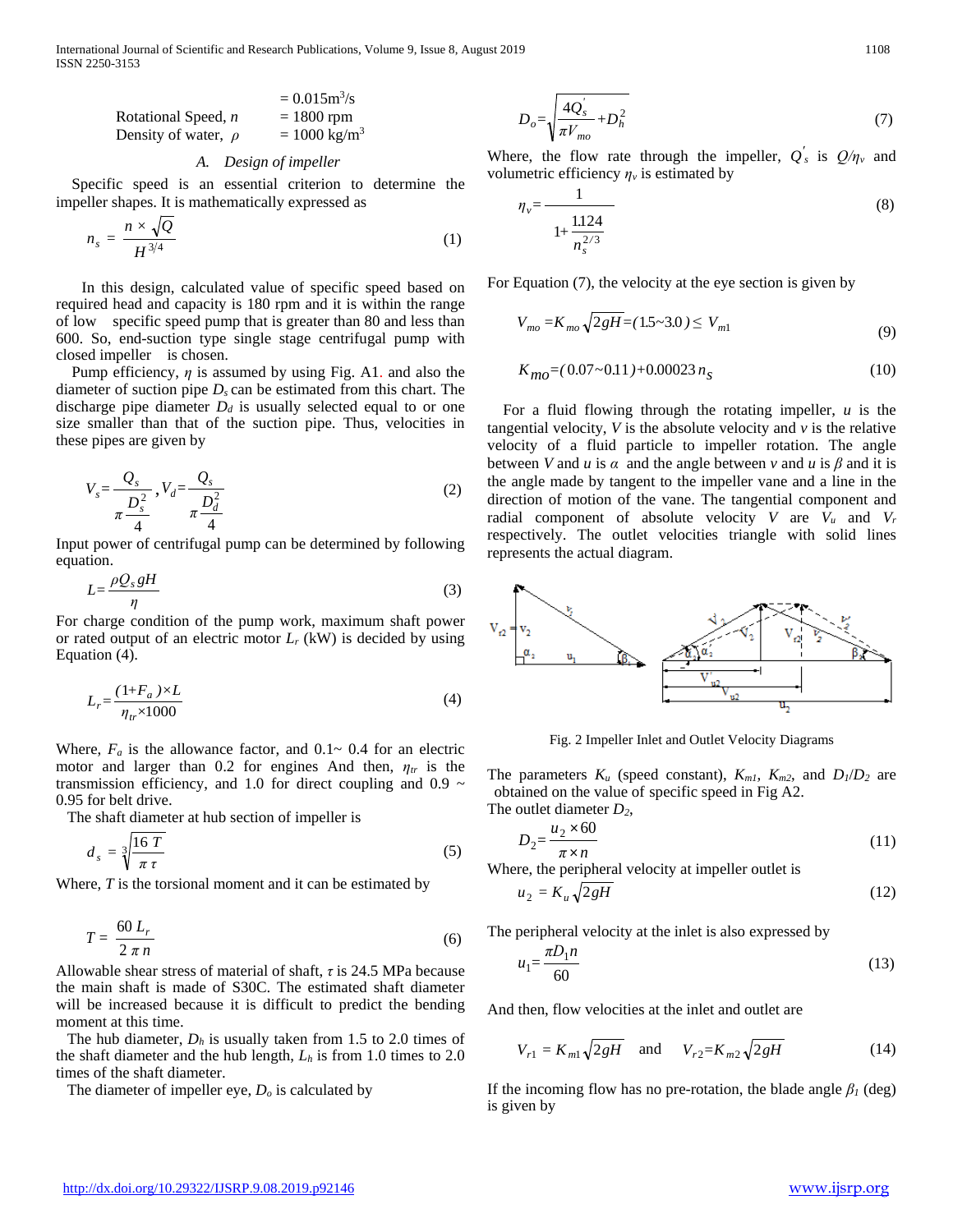International Journal of Scientific and Research Publications, Volume 9, Issue 8, August 2019 1109 ISSN 2250-3153

$$
\beta_1 = \tan^{-1}\left[\frac{K_{b1}V_{r1}}{u_1}\right] \approx \tan^{-1}\left[\frac{V_{r1}}{u_1}\right] + (0.6) \tag{15}
$$

Where,  $K_{b1} = 1.1 - 1.25$ 

The amount of outlet angle *β<sup>2</sup>* usually has between 15˚ and 35˚. So, the vane outlet angle is assumed that  $\beta_2 = 23^\circ$  in this design. From the velocity triangles, inlet and outlet relative velocities are

$$
v_1 = \frac{u_1}{\cos \beta_1}
$$
 and  $v_2 = \frac{V_{r2}}{\sin \beta_2}$  (16)

The virtual tangential component  $V_{u2}$  of  $V_2$  is

$$
V_{u2} = u_2 - \frac{V_{r2}}{\tan \beta_2} \tag{17}
$$

For radial-type impellers, the slip factor, *η∞* varies between 0.65 and 0.75and it is assumed that  $\eta_{\infty} = 0.7$  average. Thus, the actual tangential component  $V'_{u2}$  of  $V'_{2}$  is

$$
V_{u2} = V_{u2} \eta_{\infty} \tag{18}
$$

Thus, the actual outlet is found by

$$
\tan \alpha_2' = \frac{V_{r2}}{V_{u2}'} \tag{19}
$$

The absolute outlet velocity from outlet velocity diagram is

$$
V_2' = \sqrt{V_{r2}^2 + V_{u2}'^2}
$$
 (20)

The number of blades, *Z* is decided by using the Plfeiderer formula.

$$
Z \approx 6.5 \frac{D_2 + D_1}{D_2 - D_1} \sin\left[\frac{\beta_1 + \beta_2}{2}\right]
$$
 (21)

In this design, blade thickness and shroud thickness are taken as 2.5 mm and 3.0 mm respectively for *D*<sub>2</sub>is greater than 200 mm.

The inlet passage width  $b_1$  and outlet passage width  $b_2$  are calculated by

$$
b_1 = \left[\frac{Q_s'}{\pi D_1 V_{r1}}\right] \left[\frac{\pi D_1}{\pi D_1 \cdot S_1 Z}\right] \text{ and } b_2 = \left[\frac{Q_s'}{\pi D_2 V_{r2}}\right] \left[\frac{\pi D_2}{\pi D_2 \cdot S_2 Z}\right] \quad (22)
$$

Where,  $S_1$  is ( $\delta_1$ /sin  $\beta_1$ ),  $S_2$  is ( $\delta_2$ /sin  $\beta_2$ ), and  $\delta_1$  and  $\delta_2$  are blade thicknesses near the leading edge and trailing edge respectively. Moreover,  $S_2$  can also be determined by the following relationship equation.

$$
\frac{\pi D_1}{(\pi D_1 - S_1 Z)} = \frac{\pi D_2}{(\pi D_2 - S_2 Z)}\tag{23}
$$

The impeller blade is drawn by three circular arcs method with solid work software.



Fig. 3 Curvature of Impeller Blade

$$
\rho_A = \frac{\left(R_A^2 - R_B^2\right)}{2\left(R_A \cos \beta_2 - R_B \cos \beta_B\right)},
$$
\n
$$
\rho_B = \frac{\left(R_B^2 - R_C^2\right)}{2\left(R_B \cos \beta_B - R_C \cos \beta_C\right)} \quad \text{and}
$$
\n
$$
\rho_C = \frac{\left(R_C^2 - R_D^2\right)}{2\left(R_C \cos \beta_C - R_D \cos \beta_1\right)} \tag{24}
$$

Where,  $R_A$ ,  $R_B$ ,  $R_C$  and  $R_D$  are base circle radii,  $R_A = D_2/2$  and  $R_D = D_{1h}/2$ .

$$
R_B = R_A - \frac{R_A - R_D}{3}
$$
 and  $R_C = R_B - \frac{R_A - R_D}{3}$  (25)

The angles between  $\beta_l$  and  $\beta_2$  are divided into three angles.

#### *B. Design of volute casing*

Design of volute casing is calculated depending on the *D2* and the basis of constant average flow velocity in volute casing. The volute casing increases proportionally in size from cut water to the discharge nozzle. In rear velocities distribution, across volute section is not uniform. Volute angle is read from volute constant chart shown in Fig. A3 and in this design, the volute angle,  $\alpha$ <sup>*v*</sup> is 8° based on ns value.



Fig. 4 Section through Volute Casing [4]

The width of the volute at any point may be calculated from

$$
b = b_3 + 2x \times tan(\theta/2) \tag{26}
$$

Where, *x* is the distance between any radius *R* and impeller outside radius *R2*. The volute is designed by determining the angle  $\Phi$ <sup>°</sup> measured from and assumed radial line by tabular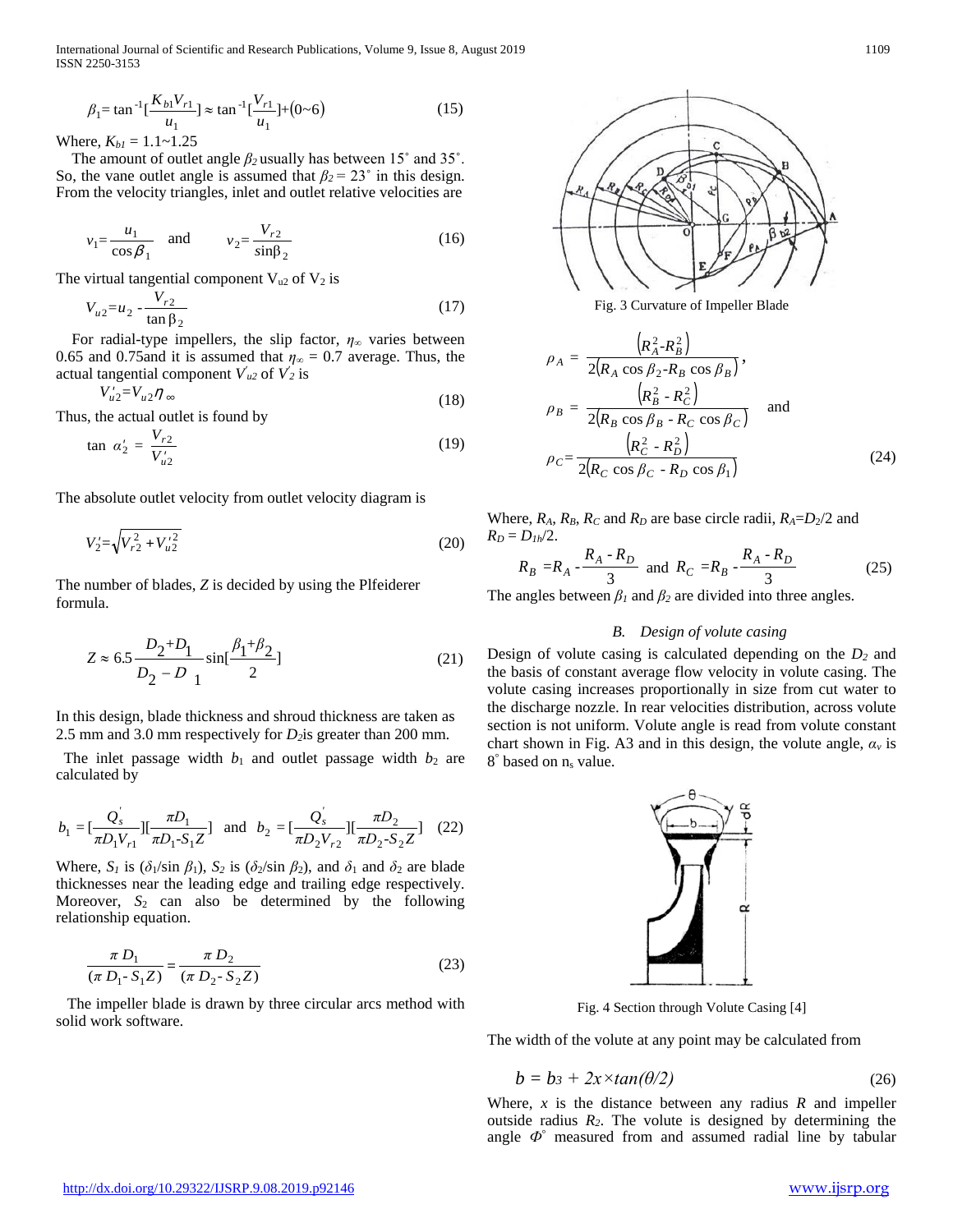International Journal of Scientific and Research Publications, Volume 9, Issue 8, August 2019 1110 ISSN 2250-3153

integration of Equation (27).

$$
\Phi^{\circ} = \frac{360 \ R_2 V_{u2}'}{Q} \int_{R_2}^{R_{\phi}} \frac{b dR}{R} = \frac{360 R_2 V_{u2}'}{Q} \sum_{R_2}^{R_{\phi}} b \frac{dR}{R}
$$
(27)

The tongue angle of volute casing is determined by

$$
\Phi_t^{\rm o} = \frac{132 \log_{10} R_t/R_2}{\tan \alpha'_2} \tag{28}
$$

Volute wall thickness is chosen according to suction pipe diameter and it is taken as 6 mm since the suction pipe diameter is within 100 and 150 mm in this design.

| No             | Descriptions                         | Symbols        | Results         |
|----------------|--------------------------------------|----------------|-----------------|
| 1              | <b>Input Power</b>                   | L              | 6 hp            |
| $\overline{2}$ | Shaft diameter                       | $d_s$          | 34 mm           |
| 3              | Hub diameter                         | $D_h$          | 51 mm           |
| $\overline{4}$ | Hub length                           | $L_h$          | 68 mm           |
| 5              | Impeller eye diameter                | D <sub>o</sub> | 97 mm           |
| 6              | Impeller inlet diameter              | D <sub>1</sub> | 99 mm           |
| 7              | Impeller outlet diameter             | $D_2$          | $250$ mm        |
| 8              | Inlet angle of impeller blade        | $\beta_I$      | $20^{\circ}$    |
| 9              | Outlet angle of impeller blade       | $\beta_2$      | $23^\circ$      |
| 10             | Impeller passage width at inlet      | b <sub>1</sub> | $20 \text{ mm}$ |
| 11             | Impeller passage width at outlet     | b2             | $12 \text{ mm}$ |
| 12             | Number of impeller blades            | Ζ              | 6 blades        |
| 13             | Base width of volute casing at $D_2$ | $b_3$          | $24 \text{ mm}$ |
| 14             | Volute tongue angle                  | $\Phi^\circ_t$ | $15.51^\circ$   |
| 15             | Discharge nozzle diameter            | $D_d$          | 264 mm          |

#### A. *Modelling of Centrifugal Pump*

The three dimensional centrifugal pump is created by using Solidworks Software.



Fig.5 Three Dimensional View of Impeller and Casing

#### IV. IMPELLER PATTERN MAKING PROCESSES

The design of wood pattern of impeller for 6 hp output makes by using OPTIMUM F105(CNC MILLING MACHINE). After that it uses in the sand moulding to do the foundry process. Finally, the impeller casting produce from foundry was machining with Lathe machine.



### III. DESIGNED RESULTS OF CENTRIFUGAL PUMP

## *A. Calculated Results*

The calculated results for both impeller and casing design of centrifugal pump are clearly expressed in Table I.

#### Table I

CALCULATED RESULTS OF SINGLE-SUCTION CENTRIFUGAL PUMP DESIGN



- Fig.6 (a) 3 Axis CNC Milling Machine, (b) Impeller Core, (c) Final Product of Impeller
	- V. DESCRIPTION EXPERIMENTAL SET I ID  $(a)$  (b)
- (c) Fig. 6 (a) 3-axis CNC Milling Machine, (b) Impeller Core, (c) Final Product of Impeller

#### VI. DESCRIPTION OF EXPERIMENTAL SET UP

The description of experimental set up is single suction centrifugal pump with coupling a 18 hp diesel engine. It consists of main components such as impeller, volute casing, gate valve, discharge pressure gauge, suction pressure gauge, suction pipe, 200 gallons fiber tank and supply lake. A speed measurement device (Tachometer) use to measure in pump designed speed operation. Also stop watch is as a timer to take time in filling water tank with discharge water.

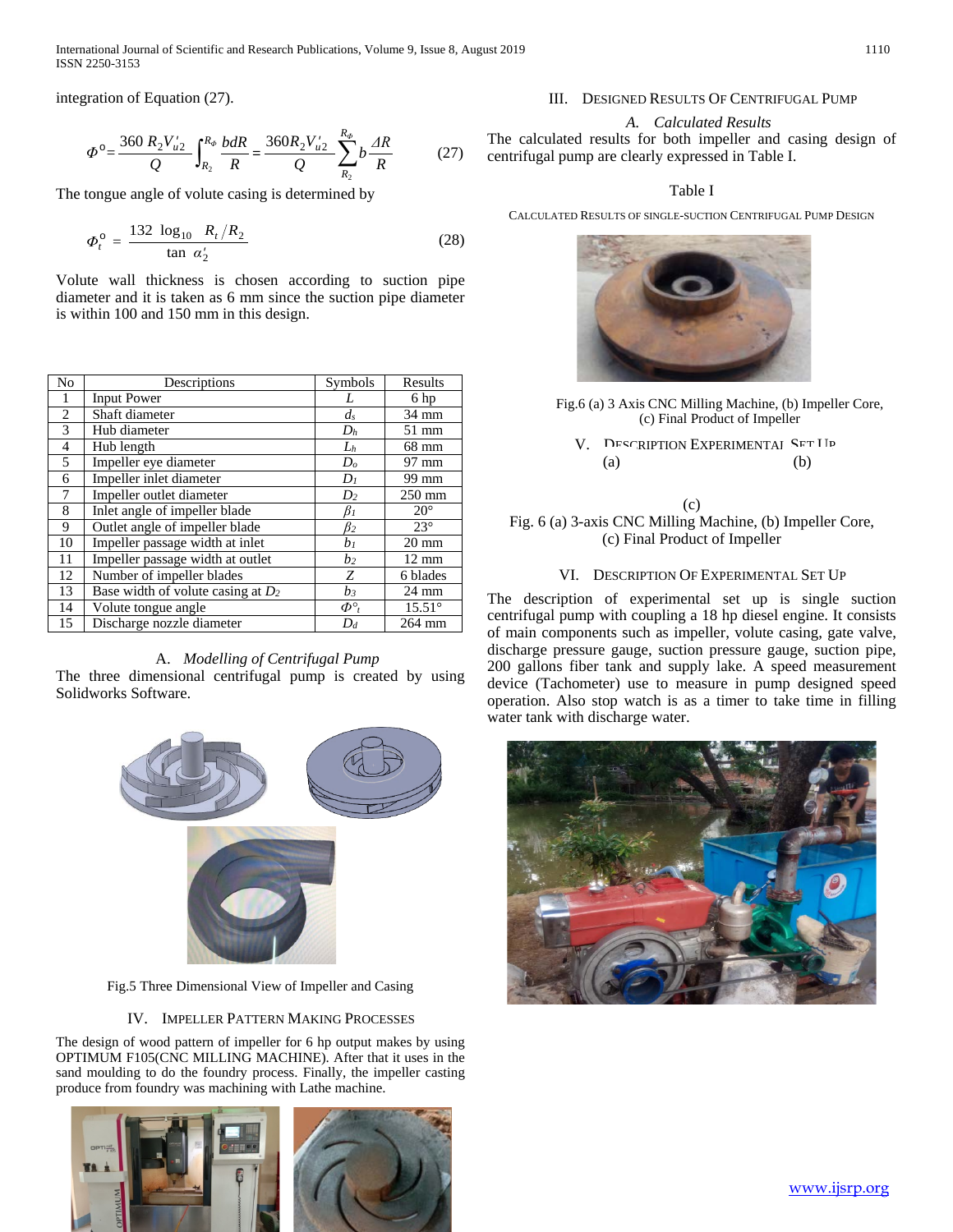

Fig.7 Description of Experimental Observation

#### VII. PERFORMANCE ANALYSIS AT CONSTANT SPEED OF IMPELLER

Performance Characteristic curves of actual head and efficiency on capacity are presented at the design speed of impeller in Fig 8. The actual head is achieved by subtracting of shock losses, diffusion losses, friction losses, circulatory flow effect, leakage losses and mechanical losses from the theoretical head.



Fig. 8 Performance Characteristic Curves of Actual Head and Efficiency on Capacity in designed Speed

#### VIII. PERFORMANCE RESULTS AT CONSTANT SPEED OF IMPELLER

#### Table. II

| . EXPERIMENTAL RESULTS IN EIGHT POINTS GATE OPENING |                |                   |             |             |           |                   |
|-----------------------------------------------------|----------------|-------------------|-------------|-------------|-----------|-------------------|
| Sr.                                                 | Gate           | <b>Discharge</b>  | <b>Head</b> | <b>Time</b> |           | <b>Efficiency</b> |
| N <sub>0</sub>                                      | <b>Opening</b> | <b>Pressure</b>   | (m)         | (Sec)       | (Lit/sec) | $\frac{9}{6}$     |
|                                                     |                | MN/m <sup>2</sup> |             |             |           |                   |
|                                                     | Fully          | 0.010             | 1.019       | 32          | 28.317    | 6.323             |
|                                                     | Opened         |                   |             |             |           |                   |
| $\Omega$                                            | 6/7            | 0.035             | 3.5680      | 33          | 27.459    | 21.47             |
|                                                     |                |                   |             |             |           |                   |

| 3 | 5/7    | 0.050 | 5.0970 | 34       | 26.651 | 29.77    |
|---|--------|-------|--------|----------|--------|----------|
| 4 | 4/7    | 0.080 | 8.1550 | 36       | 25.171 | 44.98    |
| 5 | 3/7    | 0.100 | 10.194 | 37       | 24.490 | 54.71    |
| 6 | 2/7    | 0.150 | 15.291 | 42       | 21.575 | 66.67    |
|   | 1/7    | 0.170 | 17.329 | 60       | 15.102 | 57.35    |
| 8 | Fully  | 0.190 | 19.368 | $\theta$ |        | $\Omega$ |
|   | Closed |       |        |          |        |          |



ig. 9 Performance Characteristic Curves of Head and Efficiency on Capacity in designed Speed

Efficiency (%)

Efficiency (%)

#### IX. CONCLUSION

The designed pump is intended to use in agricultural application especially for river pumping project. The clearance between impeller and tongue of volute is 3 mm. The diameter of discharge flange is 80 mm. The thickness of volute casing to withstand the discharge pressure, 6 mm is selected depending upon the suction pipe diameter. If the performance is predicted, the maximum efficiency has nearly 65%. From Fig 8, the designed centrifugal pump satisfies for head of 20 m and capacities of 15 L/sec at speed of 1800 rpm. This pump is observed at design speed 1800 rpm by setting up the throttling valve in discharge nozzle with 8 points opening. In each point, impeller operates at constant speed. Under the test run the pump head is reached to 19 m of head at fully closed position. Before the maximum shut of head at 1/7 gate opening, the capacity of water is being in design flow rate. According to the experimental observation, the maximum pump efficiency is 66.67% at 15.29 m of head and 21.575 L/sec of capacity. Therefore this paper recommends the designed pump is capable to do nearly in designed head and flow rate.

# **APPENDIX**

# A. FIGURE A.FIGURE